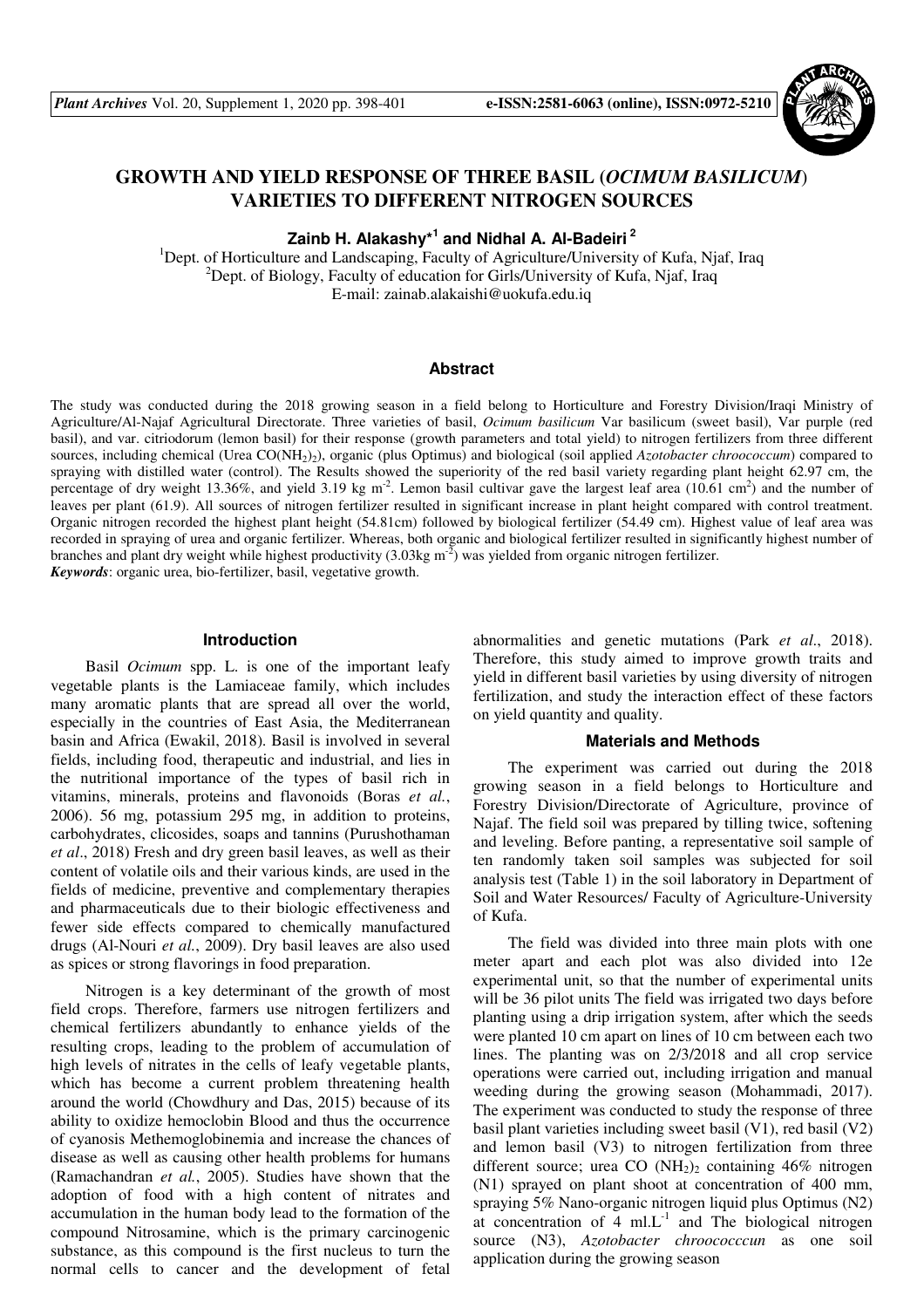| NO | Type of<br>analysis       | Unit           |      | <b>Value</b> |  |
|----|---------------------------|----------------|------|--------------|--|
| 1  | pH                        |                | 7.3  |              |  |
| 2  | EC                        | <b>Siemens</b> | 2.59 |              |  |
| 3  | N                         | $Mg.L^{-1}$    | 0.72 |              |  |
| 4  | P                         | $Mg.L^{-1}$    | 0.32 |              |  |
| 5  | $^{\mathrm{+}}\mathrm{K}$ | $Mmol.L^{-1}$  | 0.75 |              |  |
| 6  | $\textbf{N}^+$            | $Mmol.L^{-1}$  | 1.32 |              |  |
| 7  | $Ca+$                     | $Mmol.L^{-1}$  | 3.75 |              |  |
| 8  | $Mg^{+}$                  | $Mmol.L^{-1}$  |      | 2.71         |  |
| 9  | $SO_4$                    | $Mmol.L^{-1}$  |      | 2.62         |  |
| 10 | $Cl-$                     | $Mmol.L^{-1}$  |      | 4.39         |  |
| 11 | HCO <sub>3</sub>          | $Mmol.L^{-1}$  |      | 0.32         |  |
| 12 | CO <sub>3</sub>           | $Mmol.L^{-1}$  |      | Nil          |  |
| 13 | Organic matter            | $\frac{0}{0}$  |      | 1.25         |  |
| 14 |                           | Clay           | 72   |              |  |
|    | Texture                   | Sand           | 718  |              |  |
|    |                           | Silt           | 210  |              |  |

**Table 1 :** Some Physical, Chemical and Biological Characteristics of Soil Experiment During Planting Season

(Deshumukh *et al*., 2007), in addition to the control treatment (spraying with distilled water).

The experiment was factorial 3×4 based on Randomized Complete Block Design (RCBD) with three replicates of 12 experimental units for each factor (Al-rawy and Khalaf Allah, 2000). At the end of the experiment data (measurements) were collected including plant height (cm), Total number of leaves, number of branches (branch. plant -1), leaf area (cm) as average of three fully expanded leaves from each plant (Zaidi, 2016), dry matter (% ) and vegetative yield per unit area (kg m<sup>-2</sup>).

# **Results and Discussion**

Relative to plant height, results showed that basil varieties differed between each other in their plant's height (Table 2). The highest plant height was (63.33 cm) was recorded in red basil treated with Nano-organic nitrogen (N2). It was also shown from the same table that all treatments with nitrogen fertilization were significantly higher than the control treatment. The height of the plants that were not treated with a nitrogen source (control treatment) was 51.59 cm.

In case of number of leaf/plant, the results in table (2) showed that the lemon basil variety had significantly higher

number of leaves  $(61.9 \text{ leaf plant}^{-1})$  compared to 55.1 and 44.3 leaf plant<sup>-1</sup> for the two varieties of red basil and sweet basil, respectively. The spray treatments N1 and N2 were also superior reaching  $55.7$  and  $55.6$  leaf plant<sup>-1</sup> and significantly differed from the control treatment N0 of 51.0 leaf plant<sup>-1</sup>.

Regarding the number of main branches/plant, there was no significant differences among the tested basil cultivars, as the number of branches reached 9.38, 9.19 and 9.07 branch plant<sup>1</sup> for both red and lemon basil and sweet, respectively. While it was noticeable that the two treatments with organic nitrogen plus Optimus N2 and the biological fertilizer treatment were significantly higher in the number of branches, reaching  $9.32$  and  $9.29$  branches plant<sup>-1</sup>, respectively. The highest number of branches was recorded in the interaction treatments of V1N1 (9.44), V2N3 (10.23) and V3N1 (9.68).

The results in Table (2) showed that leaf area was also affected by plant variety. Lemon basil V3 recorded the largest leaf area of 10.61 cm and was significantly higher than the leaf area average of red basil V2 (9.65cm) and sweet basil V1 (8.38 cm). Nitrogen source diversity also had a significant effect in this plant trait. Although the three fertilizer types did not differed among each other in increasing plant leaf area, all of them resulted in significant increase in leaf area compared to the control sprayed with distilled water.

In case of shoot dry weight, basil varieties significantly differed among each other regardless type of nitrogen fertilizer (Table2). The red basil plants resulted in the highest dry weight followed by lemon basil and sweet basil, respectively. The results showed a significant increase in dry weight by treatments of organic nitrogen and bio-fertilization compared to conventional urea and the control treatments. Similarly, interaction between plant variety and nitrogen source type showed significant effect on plant dry weight. V2N2 and V1N2 resulted in significantly higher dry weight of 14.44% and 14.30%, respectively, compared to  $11.66\%$ for the control.

Regarding the total vegetative yield, results showed that different variety performed in different way (Table2). Regardless nitrogen source, the red basil showed the higher vegetative yield of  $3.16 \text{ kg}^2$  compared with the production of lemon basil and sweet basil which yielded  $2.82 \text{ kg m}^2$  and 2.75 kg  $m<sup>2</sup>$ , respectively. All the fertilizers types were effective in increasing the vegetative yield with regard to basil variety (Table2). The bio-fertilizer was the most effective when interacted with red and sweet basil resulting the highest yield of 3.33 kg m-2 and 2.85 kg m<sup>-2</sup>, respectively, while the Nano-organic nitrogen was more effective when interacted with lemon basil and resulted in total vegetative yield of  $3.35 \text{ kg m}^2$  which significantly differed from the control treatments of all basil varieties.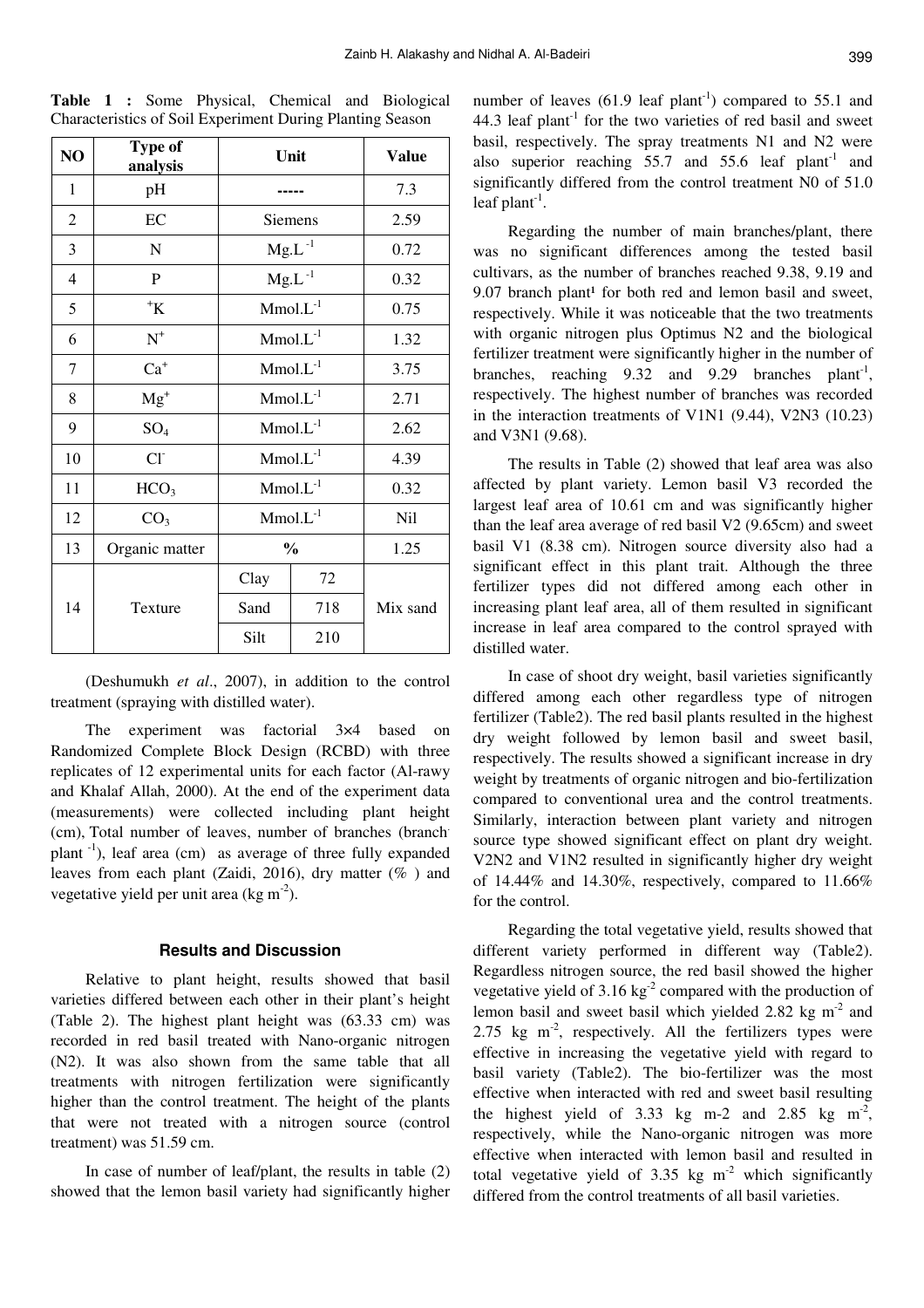| <b>Variety</b>           | <b>Nitrogen</b><br>source | <b>Characteristics</b> |                                      |             |               |              |                   |  |
|--------------------------|---------------------------|------------------------|--------------------------------------|-------------|---------------|--------------|-------------------|--|
|                          |                           | <b>Plant height</b>    | No. of leaf                          | No. of main | Leaf area     |              | <b>Production</b> |  |
|                          |                           | (cm)                   | $\left($ leaf. plant <sup>-1</sup> ) | branches    | $\text{cm}^2$ | Dry weight % | k.m <sup>2</sup>  |  |
| Sweet basil              | N <sub>0</sub>            | 44.53                  | 42.2                                 | 9.33        | 7.04          | 11.66        | 2.53              |  |
|                          | N1                        | 46.82                  | 44.4                                 | 9.44        | 9.01          | 11,83        | 2.60              |  |
|                          | N2                        | 47.30                  | 48.4                                 | 8.98        | 8.01          | 14.30        | 2.70              |  |
|                          | N <sub>3</sub>            | 49.22                  | 42.5                                 | 8.54        | 9.45          | 12.57        | 2.85              |  |
| Red basil                | N <sub>0</sub>            | 59.84                  | 49.9                                 | 8.30        | 8.72          | 12.80        | 3.27              |  |
|                          | N1                        | 62.73                  | 60.8                                 | 9.41        | 9.26          | 12.53        | 3.11              |  |
|                          | N2                        | 66.84                  | 52.5                                 | 9.46        | 10.10         | 14.44        | 3.04              |  |
|                          | N <sub>3</sub>            | 63.94                  | 56.9                                 | 10.23       | 10.53         | 13.69        | 3.33              |  |
| Lemon basil              | N <sub>0</sub>            | 50.39                  | 60.9                                 | 9.28        | 9.00          | 11.84        | 2.54              |  |
|                          | N1                        | 51.82                  | 62.0                                 | 9.68        | 11.14         | 11.85        | 3.08              |  |
|                          | N2                        | 50.28                  | 65.7                                 | 9.52        | 11.56         | 12.46        | 3.35              |  |
|                          | N <sub>3</sub>            | 50.31                  | 58.9                                 | 9.00        | 10.73         | 13.67        | 2.66              |  |
| $L.S.D._{(P \leq 0.05)}$ |                           | 4.104                  | 11.95                                | 4.10        | 1.131         | 0.960        | 0.960             |  |
| mean Variety             | Sweet basil               | 46.97                  | 44.3                                 | 9.07        | 8.38          | 12.59        | 2.67              |  |
|                          | Red basil                 | 62.97                  | 55.1                                 | 9.38        | 9.65          | 13.36        | 3.19              |  |
|                          | Lemon basil               | 50.42                  | 61.9                                 | 9.19        | 10.61         | 12.46        | 2.90              |  |
| $L.S.D._{(P \le 0.05)}$  |                           | 3.309                  | 11.99                                | 1.37        | 0.620         | 0.326        | 0.326             |  |
|                          | N <sub>0</sub>            | 50.52                  | 51.0                                 | 8.97        | 7.91          | 12.10        | 2.78              |  |
| mean nitrogen            | N1                        | 53.79                  | 55.7                                 | 9.27        | 9.79          | 12.07        | 2.93              |  |
| source                   | N2                        | 54.81                  | 55.6                                 | 9.32        | 9.89          | 13.73        | 3.03              |  |
|                          | N <sub>3</sub>            | 54.49                  | 52.8                                 | 9.29        | 10.24         | 13.31        | 2.94              |  |
| $L.S.D._{(P \le 0.05)}$  |                           | 2.16                   | 3.97                                 | 0.678       | 0.696         | 0.624        | 0.624             |  |

**Table 2 :** Effect of plant variety, source of nitrogen and their interactions on vegetative growth traits and total yield in basil *Ocimum basilicum*

## **Discussion**

It is noted from the above tables that both spraying with organic fertilizer Optmus and bio-fertilization in the characteristics of vegetative growth represented by plant height, number of branches, percentage of dry matter and amount of vegetative production per unit area . This is mostly due to organic fertilizers richness in water-soluble compounds, which directly or indirectly contribute to the growth of plants by enzymatic and/or hormonal actions (Ibrahem, 2017). The importance of liquid organic fertilizers is to improve the qualities of vegetative growth as it contains nutrients including nitrogen, carbon, organic acids and various amino acids. This will increase transforming simple elementary molecules by successive enzymatic reactions into biomolecules including RNA, DNA, proteins, and carbohydrates that are important to the living cell activities (Citak and Sonmez, 2010). It promotes cell division operations and building Plant tissues lead to increase leaf area (Walch *et al.*, 2000) and encourage lateral branching (Jackson, 1993), as well as stimulate the production of auxins, which elongate cells through increasing protein synthesis by activating mRNA activity or by increasing cell size (Asadi and Alkhani 2019). Such activities will be reflected in higher plant growth, which positively affects the increase in number and size of leaf cells resulting in an increase in the growth and size of total vegetative growth represented by plant height and leafy area (Mattsson and Schjoerring, 1997)

These results agreed with the findings of former studies (Amin, 2010; Khalid *et al.*, 2006; Salman, 2015; Abdul Amin, 2017) When spraying plants with minerals and humic fertilizer types and super humic 'Humus' resulted in significant increase in basil total growth and yield.

The superiority of bio-fertilizer treatment in vegetative growth, dry weight and vegetable yields may be attributed to the fact that the addition of bio-fertilizer *Azotobacter* has supply the nutrient needs of the plant element of nitrogen by working to fixation atmospheric nitrogen in the soil. This is important in influencing many physiological and biological processes within the plant. On the other hand, the bio-proven nitrogen is available in the form of ammonium is directly absorbed by the plant without the exchange of bio-energy, and transmitted in the form of amino acids leading to total bioactivity improvement (Taiz and Zeiger, 2006; Chiconato *et al.*, 2014; Mahmood and Salman, 2017)

# **Conclusion**

The red basil cultivar was distinguished by the characteristics of the plant height and the percentage of dry matter and the greenery, whereas the lemon basil cultivar was distinguished by the number of leaves and the leafy area. The addition of *Azotobacter chroococccun* and organic fertilizer spraying had positive effects on most indicators of vegetative growth, dry weight and vegetative yield.

#### **References**

- Abid Ameen, M.M. (2017). Effect of Biofertilizer, Humus Spraying and Magnesium Fertilization on Quantity and Quality Characteristics of Yield and Volatile Oil for Parsley. A Thesis faculty of Agriculture/ University of Kufa.
- AL-Nouri, A.S.; Mohamed, E.H.A. and Haifa, H. (2009). Pharmacology and drug chemistry. practical part. Rawda Press, Damascus University Publications. faculty of Pharmacy. Syrian Arab Republic.